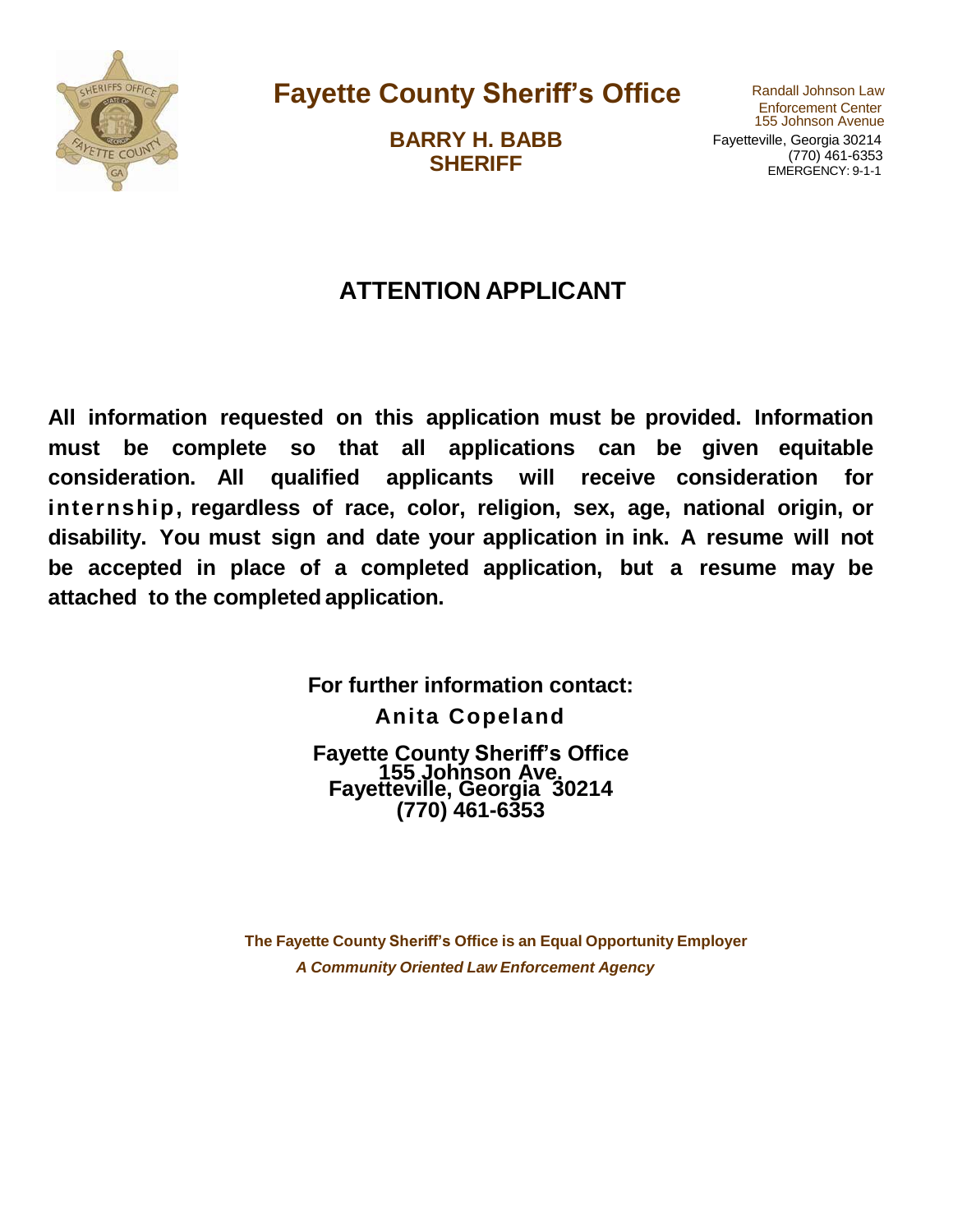# FAYETTE COUNTY SHERIFF'S OFFICE

## APPLICATION FOR INTERNSHIP

#### INCOMPLETE APPLICATIONS WILL NOT BE PROCESSED

#### *Section 1 - Personal Identification (LIST ALL NAMES USED IN WORK HISTORY)*

| $\begin{tabular}{c} \bf{NAME} \end{tabular}$ |                                                                     |                             |          |
|----------------------------------------------|---------------------------------------------------------------------|-----------------------------|----------|
|                                              | (LAST) (FIRST)                                                      | (MIDDLE)                    | (MAIDEN) |
| ADDRESS                                      |                                                                     |                             |          |
|                                              | (Complete Street Address, Apt #, and/or Post Office Box)            |                             |          |
|                                              |                                                                     |                             |          |
| (City)                                       |                                                                     | (County) (State) (Zip) HOME |          |
|                                              | PHONE : CELL: CELL:                                                 |                             |          |
|                                              | DATE OF BIRTH: PLACE OF BIRTH:                                      |                             |          |
|                                              |                                                                     |                             |          |
|                                              |                                                                     |                             |          |
|                                              | HAVE YOU EVER HAD A DRIVER'S LICENSE IN ANOTHER STATE? IF YES, GIVE |                             |          |
|                                              | THE STATE AND DATES: Universe of the STATE AND DATES:               |                             |          |
|                                              | HEIGHT: WEIGHT: WEIGHT: HAIR COLOR:                                 |                             |          |
|                                              |                                                                     |                             |          |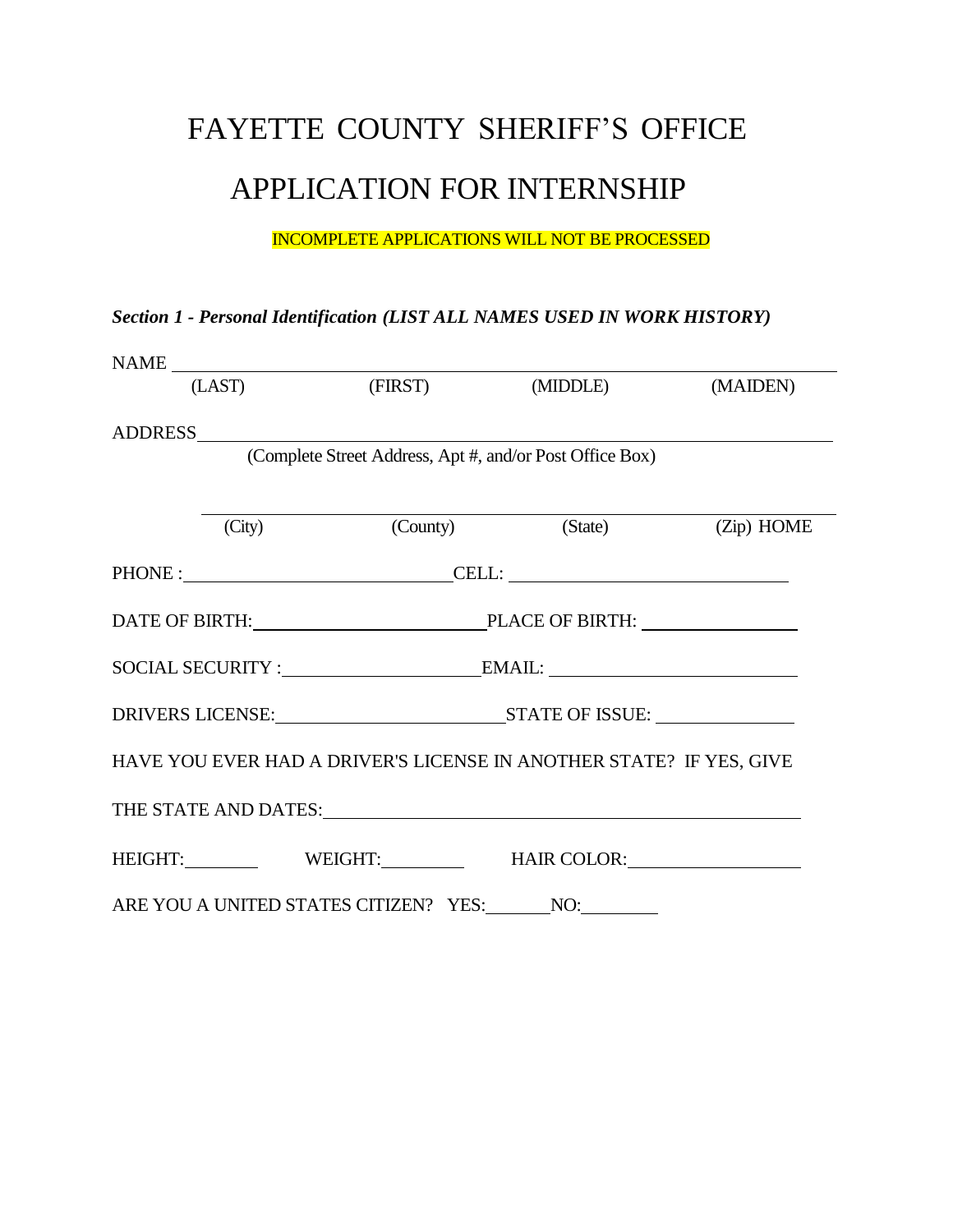#### *Section 2 - Primary and Secondary Education*

Beginning with High School, list all Schools, Colleges, and/or Trade Schools attended as well as dates of attendance and highest level attained. If you are not a high school graduate, please state when and where you received your GED:

| <b>DATES</b> | <b>NAME OF SCHOOL</b> | <b>COMPLETE ADDRESS</b> | <b>DEGREE</b> |
|--------------|-----------------------|-------------------------|---------------|
|              |                       |                         |               |
|              |                       |                         |               |
|              |                       |                         |               |
|              |                       |                         |               |
|              |                       |                         |               |
|              |                       |                         |               |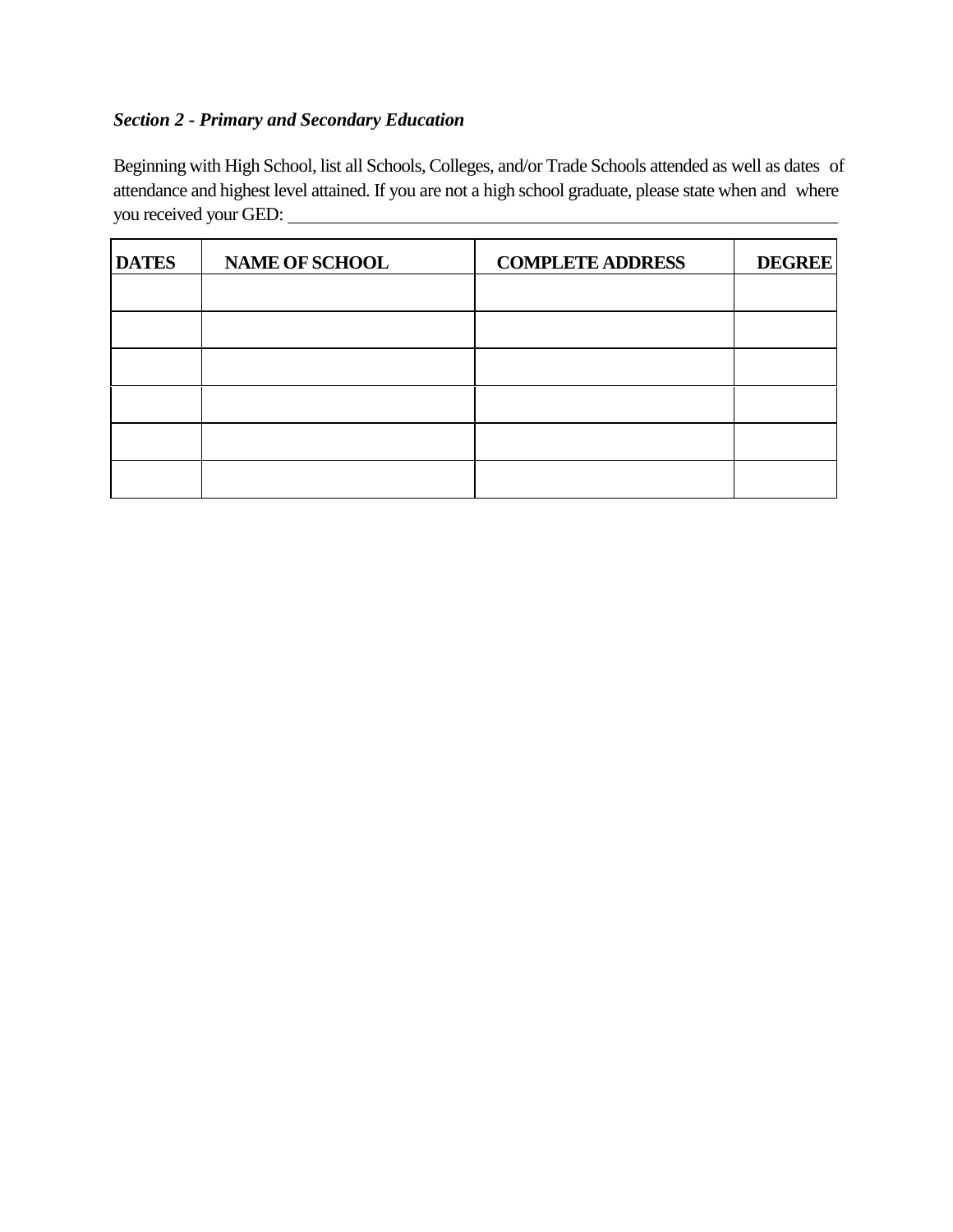#### *Section 3 - Prior Civil/Criminal/Adverse Drivers History*

Have you ever been arrested (or confined for a *Felony or Misdemeanor*? YES:\*\_\_\_\_NO:\_\_\_\_\_ If yes, please furnish the following information (\*a yes may not preclude consideration).

| <b>DATE</b> | <b>LOCATION</b> | <b>CHARGE</b> | <b>DISPOSITION</b> |
|-------------|-----------------|---------------|--------------------|
|             |                 |               |                    |
|             |                 |               |                    |
|             |                 |               |                    |
|             |                 |               |                    |
|             |                 |               |                    |

Have you ever received a Traffic Citation? YES:\*\_\_\_\_\_NO: \_\_\_\_\_\_ If yes, please furnish the following information (\*a yes may not preclude consideration).

| <b>DATE</b> | <b>LOCATION</b> | <b>CHARGE</b> | <b>DISPOSITION</b> |
|-------------|-----------------|---------------|--------------------|
|             |                 |               |                    |
|             |                 |               |                    |
|             |                 |               |                    |
|             |                 |               |                    |
|             |                 |               |                    |

Have you ever been involved in a dispossessory, eviction, or civil court Civil Action in any capacity? YES: NO: If yes, please explain, and use additional paper if necessary to show all matters.